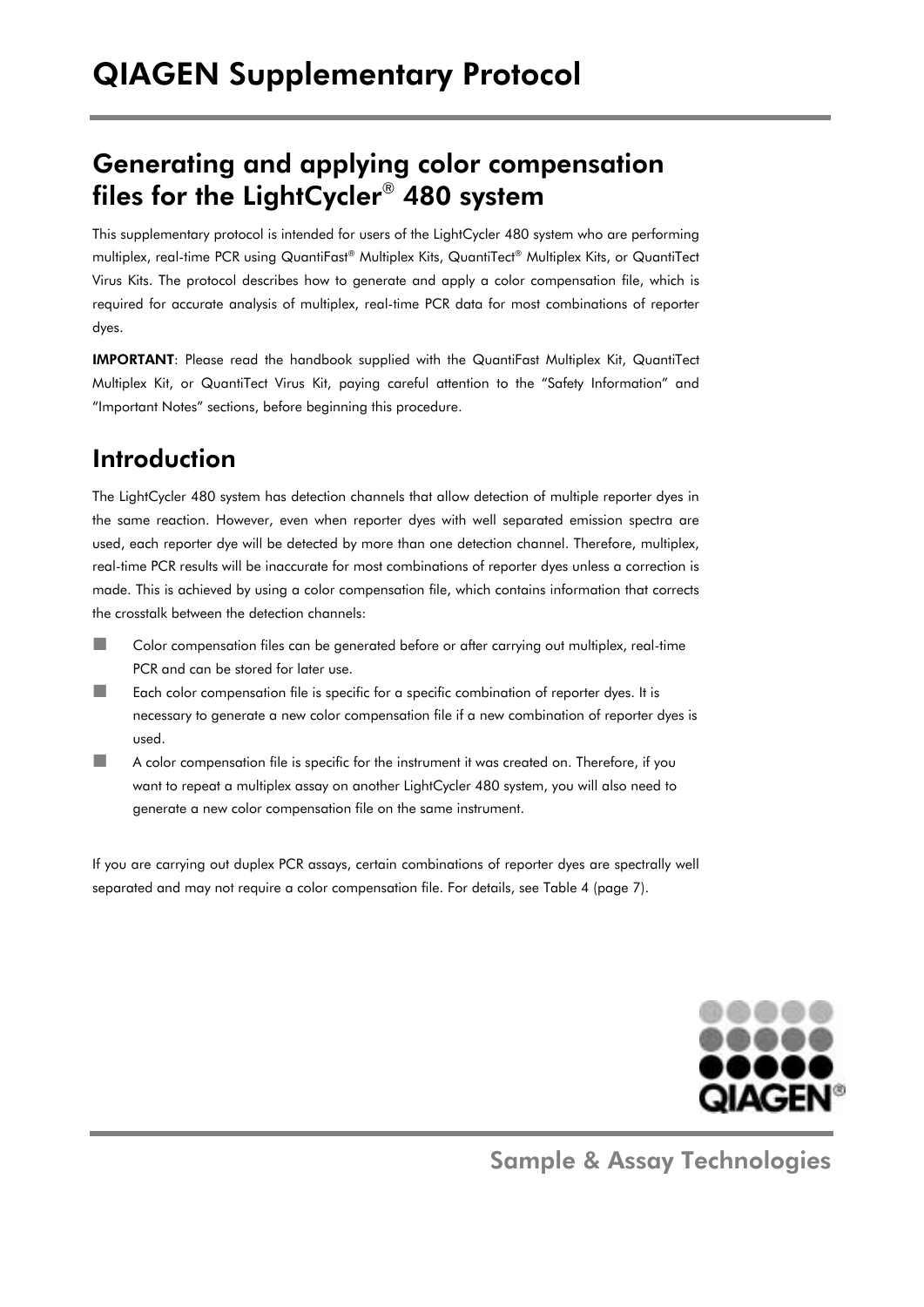The procedure below describes how to generate and apply color compensation files for duplex, triplex, or 4plex PCR assays using TaqMan® probes or other dual-labeled probes. The following steps are required:

- **Preparing a source of reporter dyes for the color compensation experiment. This is achieved** by running replicate singleplex reactions for each of your reporter dyes until they reach the plateau phase. In addition, replicate control reactions containing master mix only are also prepared.
- **Performing a color compensation experiment. Fluorescence data are collected and used to** generate a color compensation file containing information for correcting crosstalk between detection channels.
- Applying the color compensation file after carrying out a multiplex, real-time PCR experiment when performing data analysis.

Note: The color compensation file is applied to all samples in the experiment. If the experiment contains more than one combination of reporter dyes, several color compensation files (one for each combination of dyes) will be required.

# Procedure

## Creating samples for a color compensation experiment

1. For each reporter dye, set up at least 5 replicate singleplex reactions containing 1x master mix, template, and primer–probe set. In addition, set up at least 5 replicate control reactions containing 1x master mix only.

Use the same master mix as the one that will be used in your multiplex assay. For reaction setup, refer to the handbook supplied with the QIAGEN multiplex PCR kit you are using, and follow the duplex protocol for the LightCycler 480. Be sure to use the specified reaction volumes for a 96- or 384-well plate.

2. Run the singleplex reactions until they reach the plateau phase. Check whether PCR amplification was successful before using the completed reactions as a source of reporter dyes in the next part of this procedure.

### Performing a color compensation experiment

3. Start the LightCycler 480 Software (version 1.2).

Note: To be able to generate a color compensation file, you first need to log on to the software using a user account that includes access rights for *Administrator* or *Expert User*.

4. In the drop-down menu at the top of the window, select *New Experiment*. Then click the "Experiment" button on the left-hand side of the window.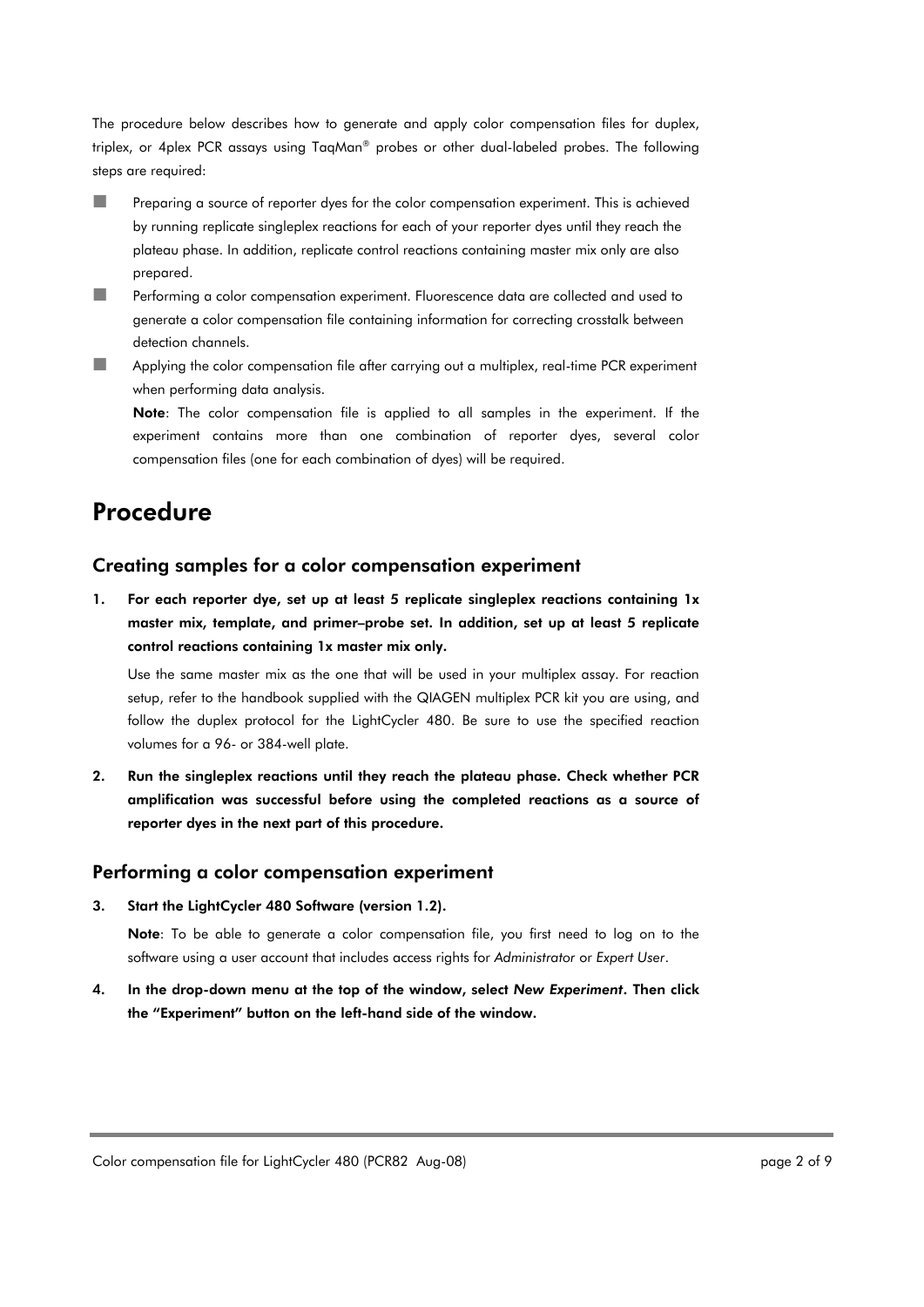5. In the "Programs" panel, enter in the "Program Name" dialog field a name for the temperature protocol. Be sure that the "Cycles" dialog field contains a value of 1. In the "Analysis Mode" dialog field, select *Color Compensation*.

|               | Run Protecol                                  | <b>Data</b> |                                            |                        |          | <b>Run Netes</b> |                             |
|---------------|-----------------------------------------------|-------------|--------------------------------------------|------------------------|----------|------------------|-----------------------------|
| $-$ Setup-    | Detection Format Faiti Color Hydrolysis Probe |             | Datamire                                   | <b>Block Type 1011</b> | Plate ID |                  | <b>Reaction Volume</b><br>귋 |
| ᄉ             |                                               |             | <b>Programs</b>                            |                        |          |                  |                             |
| Program Name  |                                               |             |                                            |                        |          | Cycles           | <b>Analysis Mode</b>        |
|               | Colour Compensation                           |             |                                            |                        |          |                  | Color Compensation #        |
| $\bigcirc$    |                                               |             |                                            |                        |          |                  |                             |
| $\frac{1}{2}$ |                                               |             |                                            |                        |          |                  |                             |
|               |                                               |             |                                            |                        |          |                  |                             |
|               |                                               |             |                                            |                        |          |                  |                             |
|               |                                               |             |                                            |                        |          |                  |                             |
|               |                                               |             |                                            |                        |          |                  |                             |
|               |                                               |             |                                            |                        |          |                  |                             |
|               |                                               |             |                                            |                        |          |                  |                             |
|               |                                               |             | and the control of the control of the con- |                        |          |                  |                             |

6. In the "Temperature Targets" panel, enter the temperature protocol according to the parameters in Table 1.

|                                        |  |                    | <b>Temperature Targets</b> |                  |                       |
|----------------------------------------|--|--------------------|----------------------------|------------------|-----------------------|
| <b>Acquisition Mode</b><br>Target (°C) |  |                    | Hold (hh:mm:ss)            | Ramp Rate (°C/s) | Acquisitions (per °C) |
| 95                                     |  | $\frac{1}{2}$ None | 00:00:01                   | 위4.0             |                       |
| 40                                     |  | $H$ one            | 00100130                   | $= 2.5$          |                       |
| 65                                     |  | ∭Continuous        |                            | ٠                | $\blacksquare$        |

### Table 1. Parameters for "Temperature Targets" panel

| Target<br>(°C) | Acquisition<br>Mode | Hold (hh:mm:ss) | Ramp Rate $(^{\circ}C/s)$ | Acquisitions (per $\mathrm{^{\circ}C}$ ) |
|----------------|---------------------|-----------------|---------------------------|------------------------------------------|
| 95             | None                | 00:00:00        | 4.8                       |                                          |
| 40             | None                | 00:00:30        | 2.5                       |                                          |
| $x^*$          | Continuous          | 00:00:00        |                           |                                          |

\* x = Temperature of annealing/extension step in multiplex assay ( $^{\circ}C$ ) + 5 $^{\circ}C$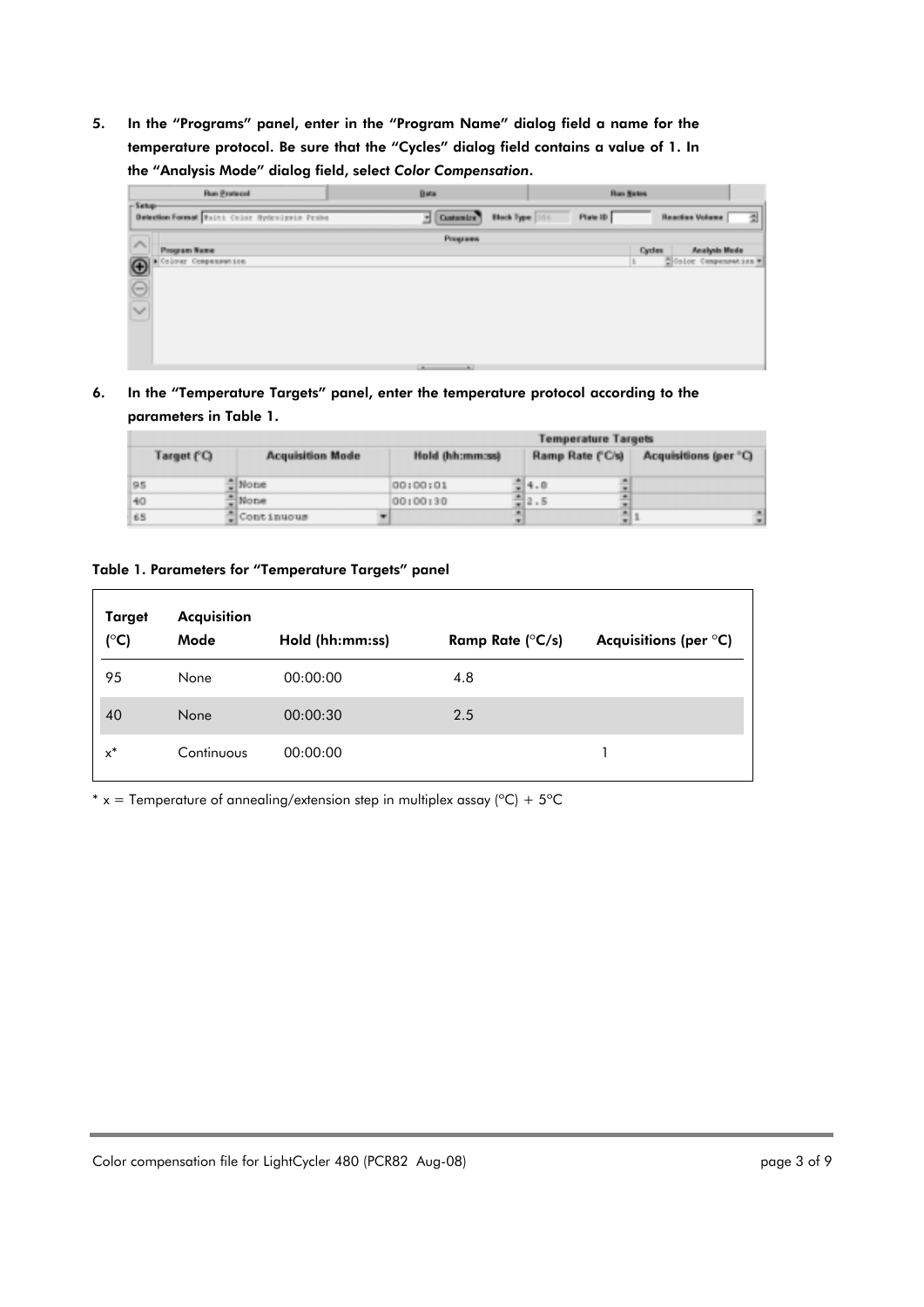The final screen should look like the screenshot below.

|                                        |                       | Unpottedore 400 Sobnes release 1.2.0.0623 |                                                |                   |                                  |                        |       |                                   |                                                                                               |               |
|----------------------------------------|-----------------------|-------------------------------------------|------------------------------------------------|-------------------|----------------------------------|------------------------|-------|-----------------------------------|-----------------------------------------------------------------------------------------------|---------------|
| lesionnant:                            | 1103 / Net Cannected  |                                           |                                                |                   |                                  |                        |       | Database: My Computer (Traceable) |                                                                                               |               |
| Window:                                | <b>New Experiment</b> |                                           |                                                |                   |                                  |                        | User: | System Admin                      |                                                                                               |               |
|                                        |                       | <b>Ren Pretered</b>                       |                                                |                   | <b>Data</b>                      |                        |       | <b>Ren Botes</b>                  |                                                                                               |               |
|                                        | Sekup-                |                                           | Detection Format Bulks, Color Sydentymin Probe |                   | - Castomice                      | <b>Eleck Type 2011</b> |       | Plate 10                          | <b>Reaction Volume [</b>                                                                      | 3             |
|                                        |                       |                                           |                                                |                   |                                  |                        |       |                                   |                                                                                               | $\bullet$     |
|                                        | <b>Pragram Roma</b>   |                                           |                                                |                   | Programs                         |                        |       |                                   | <b>Analysis Wede</b><br>Castien                                                               |               |
| Subset                                 |                       | Miclaug Compensation                      |                                                |                   |                                  |                        |       | ls.                               | Witnice Compensation                                                                          |               |
|                                        |                       |                                           |                                                |                   |                                  |                        |       |                                   |                                                                                               |               |
| Sample<br>Editor                       |                       |                                           |                                                |                   |                                  |                        |       |                                   |                                                                                               |               |
|                                        |                       |                                           |                                                |                   |                                  |                        |       |                                   |                                                                                               |               |
| <b><i><u><b>Desalizada</b></u></i></b> |                       |                                           |                                                |                   |                                  |                        |       |                                   |                                                                                               |               |
|                                        |                       |                                           |                                                |                   |                                  |                        |       |                                   |                                                                                               |               |
| <b>Deport</b>                          |                       |                                           |                                                |                   | <b>Temperature Targets</b>       |                        |       |                                   |                                                                                               |               |
|                                        |                       | Target (13)                               | Acquisition Mode                               | Hold (the monest) |                                  |                        |       |                                   | Ramp Rate (10% Acquisitions (per 'C)   Sec Target (10)   Step Stre (10)   Step Delay Joyclesk |               |
|                                        | 16.81                 |                                           | <b>None</b>                                    | 0010011           | $5 - 1$                          |                        |       |                                   |                                                                                               |               |
|                                        | 40                    |                                           | None                                           | 08100130          | 회6.5                             | ŝ.                     |       |                                   | î                                                                                             |               |
|                                        | id N                  |                                           | Continuous                                     |                   |                                  |                        | 레     |                                   |                                                                                               |               |
|                                        |                       |                                           |                                                |                   |                                  |                        |       |                                   |                                                                                               |               |
|                                        |                       |                                           |                                                |                   |                                  |                        |       |                                   |                                                                                               | $\frac{D}{2}$ |
|                                        |                       |                                           |                                                |                   |                                  |                        |       |                                   |                                                                                               |               |
|                                        |                       |                                           |                                                |                   |                                  |                        |       |                                   |                                                                                               |               |
|                                        |                       |                                           |                                                |                   | <b>Overview</b>                  |                        |       |                                   |                                                                                               |               |
|                                        | 100                   |                                           |                                                |                   |                                  |                        |       |                                   |                                                                                               |               |
|                                        | <b>THERE</b>          |                                           |                                                |                   |                                  |                        |       |                                   |                                                                                               |               |
|                                        |                       |                                           |                                                |                   |                                  |                        |       |                                   |                                                                                               |               |
|                                        |                       |                                           |                                                |                   |                                  |                        |       |                                   |                                                                                               |               |
|                                        |                       |                                           |                                                |                   |                                  |                        |       |                                   |                                                                                               | 18            |
|                                        |                       |                                           |                                                |                   |                                  |                        |       |                                   |                                                                                               |               |
|                                        | 10.04                 | 853                                       | $k$ $ n $                                      | 106               | <b>Extensived Time Burnmooss</b> |                        |       |                                   |                                                                                               |               |

7. Click the "Sample Editor" button on the left-hand side of the window. Then select the "Color Comp" tab.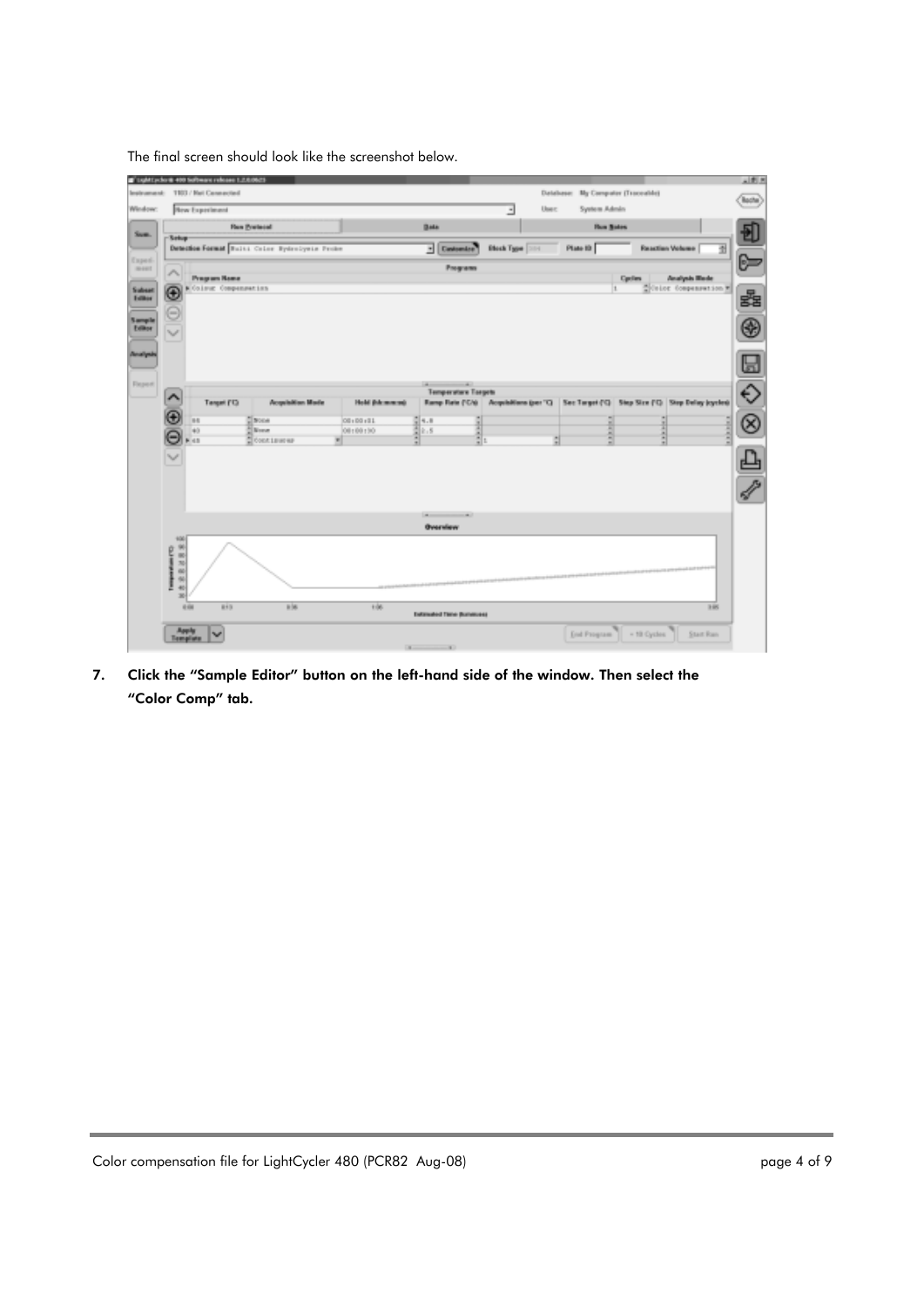## 8. In the "Dominant Channel" dialog fields, select the dyes contained in the different samples. See Table 2 for reporter dyes and the corresponding dominant channels. For the replicate samples containing no dye, select *Water*.

|     | General         | <b>Abs Quant</b>        | <b>Color Comp</b> | Genotyping | <b>Rel Quant</b> | <b>Tm Calling</b> |
|-----|-----------------|-------------------------|-------------------|------------|------------------|-------------------|
|     | Pas Sample Name | <b>Dominant Channel</b> |                   |            |                  |                   |
| ٠   | A1 Sample 1     | FAM (483-533)           | ٠                 |            |                  |                   |
| A2  | Sample 2        | FAM (483-533)           |                   |            |                  |                   |
| R3  | Sample 3        | FAM (483-533)           |                   |            |                  |                   |
| A4  | Sample 4        | FAM (483-533)           |                   |            |                  |                   |
| 85  | Sample 5        | FAM (483-533)           |                   |            |                  |                   |
| A6  | Sample 6        | Water                   |                   |            |                  |                   |
| k7  | Sample 7        | Water                   |                   |            |                  |                   |
| AD. | Sample 8        | Water                   |                   |            |                  |                   |
| A9  | Sample 9        | Water                   |                   |            |                  |                   |
|     | A10 Sample 10   | Water                   |                   |            |                  |                   |
|     | A11 Sample 11   | Water                   |                   |            |                  |                   |
| B1  | Sample 25       | $(523 - 568)$<br>Hex    |                   |            |                  |                   |
| B2  | Sample 26       | $(523 - 568)$<br>Hex    |                   |            |                  |                   |
| B3  | Sample 27       | $(523 - 568)$<br>Hex    |                   |            |                  |                   |
|     | B4 Sample 28    | $(523 - 568)$<br>Hex    |                   |            |                  |                   |
| B5  | Sample 29       | Hex (523-568)           |                   |            |                  |                   |
| B6  | Sample 30       | Water                   |                   |            |                  |                   |
| B7  | Sample 31       | Water                   |                   |            |                  |                   |
| BB  | Sample 32       | Water                   |                   |            |                  |                   |
| B9  | Sample 33       | Water                   |                   |            |                  |                   |
|     | B10 Sample 34   | Water                   |                   |            |                  |                   |
|     | B11 Sample 35   | Water                   |                   |            |                  |                   |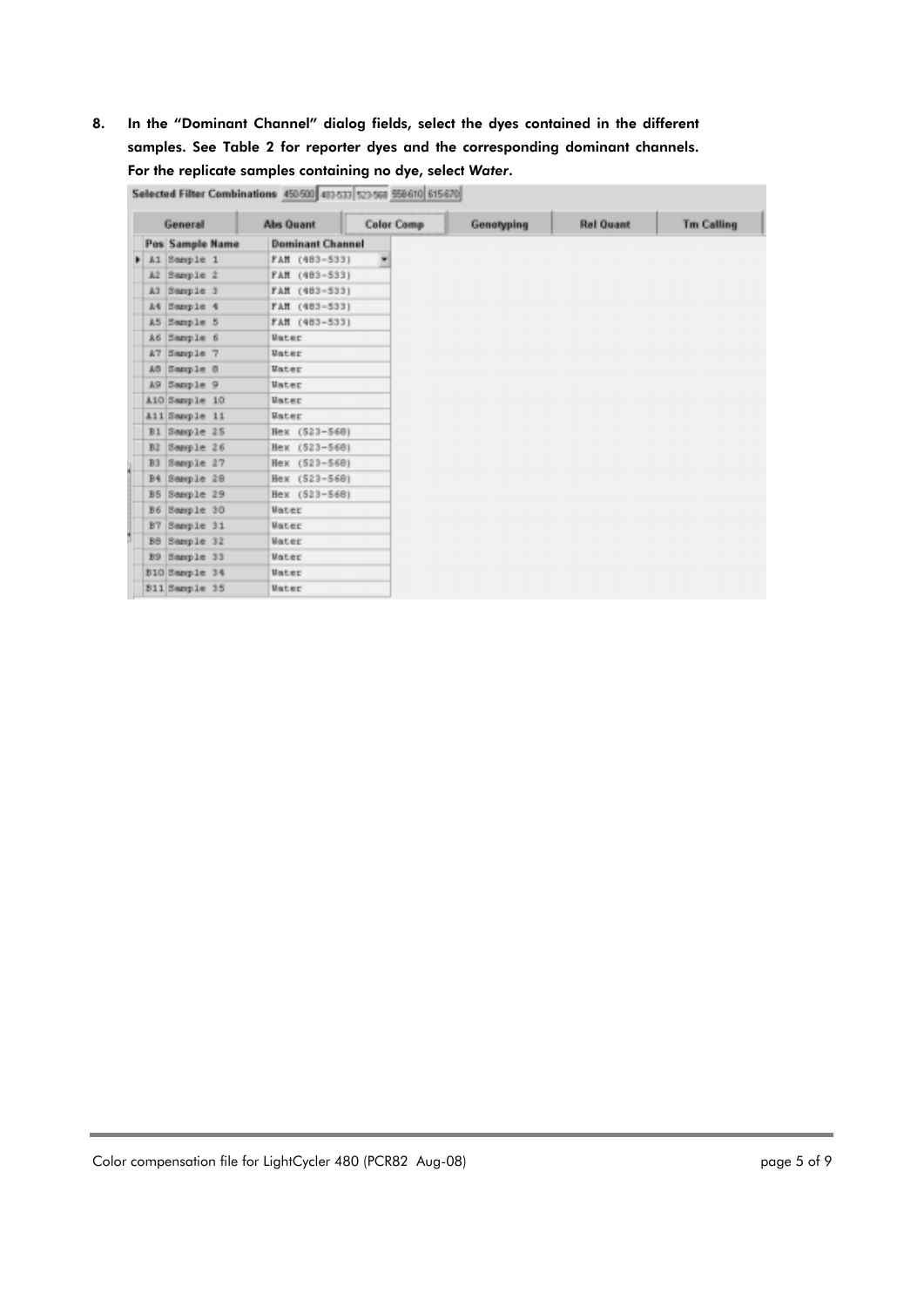| Type of<br>assay | <b>Filter</b><br>(Channel 1)<br>Cyan 500<br>$(450 - 500)^*$ | <b>Filter</b><br>(Channel 2)<br><b>FAM</b><br>$(483 - 533)^*$ | <b>Filter</b><br>(Channel 3)<br><b>HEX</b><br>$(523 - 568)^*$ | <b>Filter</b><br>(Channel 4)<br><b>Red 610</b><br>$(558 - 610)^*$ | <b>Filter</b><br>(Channel 5)<br>Cy5<br>$(615 - 670)^*$ |
|------------------|-------------------------------------------------------------|---------------------------------------------------------------|---------------------------------------------------------------|-------------------------------------------------------------------|--------------------------------------------------------|
| Duplex           |                                                             | 6-FAM                                                         | <b>HEX</b><br><b>JOE</b><br>$VIC^{\circledR}$                 |                                                                   |                                                        |
| Duplex           |                                                             | 6-FAM                                                         |                                                               | <b>Texas Red®</b><br><b>ROX</b>                                   |                                                        |
| Duplex           |                                                             | 6-FAM                                                         |                                                               |                                                                   | $Cy^{\circledR}5$                                      |
| <b>Triplex</b>   |                                                             | 6-FAM                                                         | <b>HEX</b><br><b>JOE</b><br><b>VIC</b>                        | <b>Texas Red</b><br><b>ROX</b>                                    |                                                        |
| Triplex          |                                                             | 6-FAM                                                         | <b>HEX</b><br><b>JOE</b><br><b>VIC</b>                        |                                                                   | Cy5                                                    |
| <b>Triplex</b>   |                                                             | 6-FAM                                                         |                                                               | <b>Texas Red</b><br><b>ROX</b>                                    | Cy5                                                    |
| 4plex            |                                                             | 6-FAM                                                         | <b>HEX</b><br><b>JOE</b><br><b>VIC</b>                        | <b>Texas Red</b><br><b>ROX</b>                                    | Cy5                                                    |
| 5plex            | Cyan 500                                                    | 6-FAM                                                         | <b>HEX</b>                                                    | <b>Texas Red</b>                                                  | Cy5                                                    |

Table 2. Suitable combinations of reporter dyes for the LightCycler 480 system

\* The numbers in parentheses indicate the band path wavelengths of the detection filters. Reporter dye combinations marked in bold have been successfully tested by QIAGEN.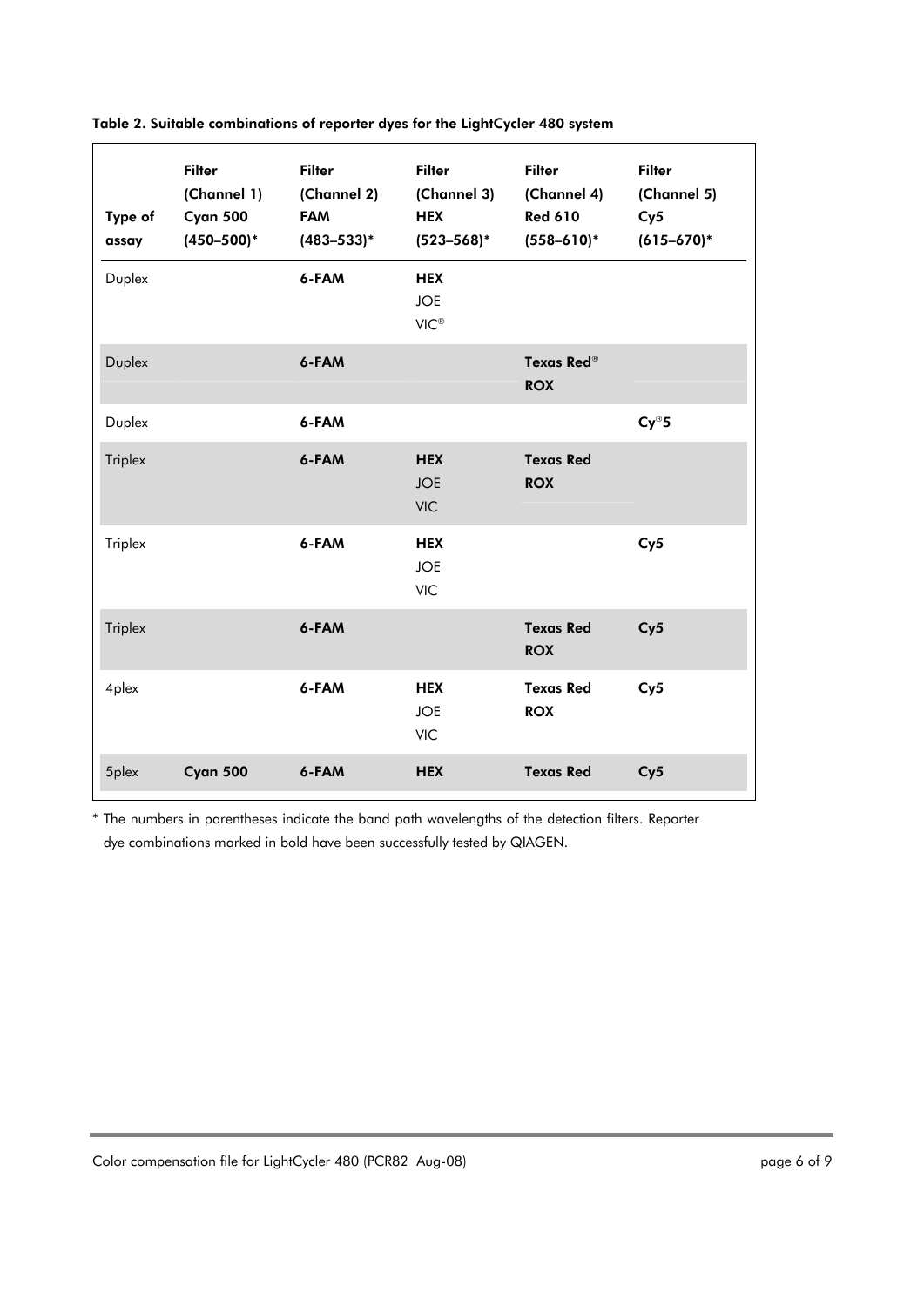| Type of<br>assay | <b>Filter</b><br>(Channel 1)<br>Cyan 500<br>$(450 - 500)^*$ | <b>Filter</b><br>(Channel 2)<br><b>FAM</b><br>$(483 - 533)^*$ | <b>Filter</b><br>(Channel 3)<br><b>HEX</b><br>$(523 - 568)^*$ | <b>Filter</b><br>(Channel 4)<br><b>Red 610</b><br>$(558 - 610)^*$ | <b>Filter</b><br>(Channel 5)<br>Cy5<br>$(615 - 670)^*$ |
|------------------|-------------------------------------------------------------|---------------------------------------------------------------|---------------------------------------------------------------|-------------------------------------------------------------------|--------------------------------------------------------|
| Duplex           | Cyan 500                                                    |                                                               |                                                               | <b>Texas Red</b><br><b>ROX</b>                                    |                                                        |
| Duplex           | Cyan 500                                                    |                                                               |                                                               |                                                                   | Cy5                                                    |
| Duplex           |                                                             | 6-FAM                                                         |                                                               | <b>Texas Red</b><br><b>ROX</b>                                    |                                                        |
| Duplex           |                                                             | 6-FAM                                                         |                                                               |                                                                   | Cy5                                                    |
| Duplex           |                                                             |                                                               | <b>HEX</b><br><b>JOE</b><br><b>VIC</b>                        |                                                                   | Cy5                                                    |

Table 3. Suitable combinations of reporter dyes for the LightCycler 480 system which require no color compensation file

9. Save your changes by clicking the  $\boxed{\Box}$  icon.



- 11. Click the "Start Run" button at the bottom of the window to start the experiment.
- 12. After the experiment ends, click the "Analysis" button in the left-hand side of the window to open the "Create New Analysis" dialog box. Select "Color Compensation". Then click "OK".
- 13. Click the "Calculate" button to perform color compensation analysis.
- 14. Click the "Save CC Object" button to save the color compensation file.

The color compensation file is now ready to use.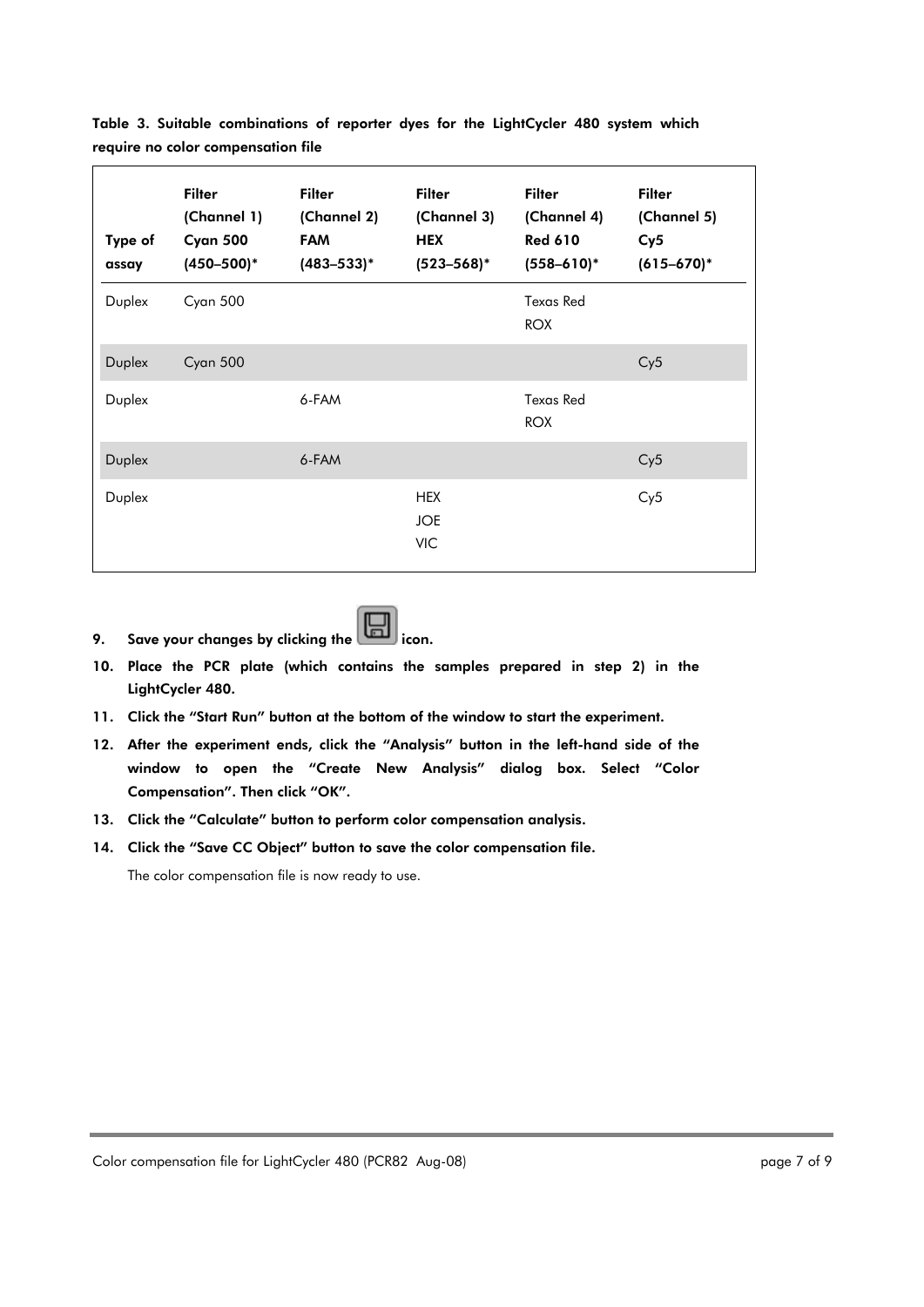## Applying a color compensation file for data analysis

- 15. Open the assay, and click the "Filter Combination" button to select the filter combination you want to display.
- 16. In the following drop-down menu, select *In Database*, and choose the stored color compensation file you want to apply to the assay.



The "Color Comp" button switches to "Color Comp (On)" to confirm that color compensation is applied.

QIAGEN handbooks can be requested from QIAGEN Technical Service or your local QIAGEN distributor. Selected handbooks can be downloaded from www.qiagen.com/literature. Material safety data sheets (MSDS) for any QIAGEN product can be downloaded from www.qiagen.com/Support/MSDS.aspx.

QuantiFast Multiplex Kits, QuantiTect Multiplex Kits, and QuantiTect Virus Kits are intended for research use. No claim or representation is intended to provide information for the diagnosis, prevention, or treatment of a disease.

Color compensation file for LightCycler 480 (PCR82 Aug-08) color compensation file for LightCycler 480 (PCR82 Aug-08)